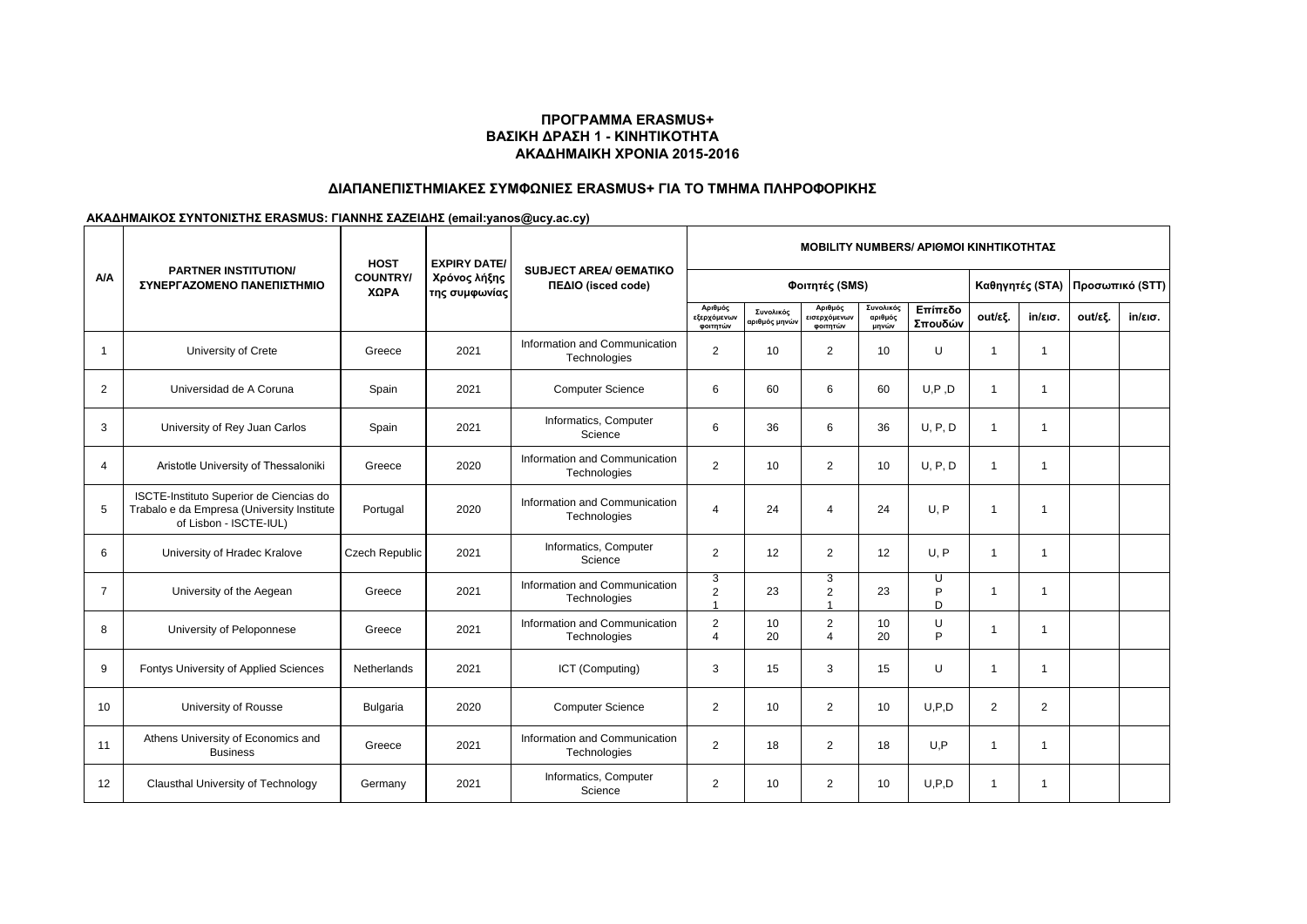## **ΠΡΟΓΡΑΜΜΑ ERASMUS+ ΒΑΣΙΚΗ ΔΡΑΣΗ 1 - ΚΙΝΗΤΙΚΟΤΗΤΑ ΑΚΑΔΗΜΑΙΚΗ ΧΡΟΝΙΑ 2015-2016**

# **ΔΙΑΠΑΝΕΠΙΣΤΗΜΙΑΚΕΣ ΣΥΜΦΩΝΙΕΣ ERASMUS+ ΓΙΑ ΤΟ ΤΜΗΜΑ ΠΛΗΡΟΦΟΡΙΚΗΣ**

### **ΑΚΑΔΗΜΑΙΚΟΣ ΣΥΝΤΟΝΙΣΤΗΣ ERASMUS: ΓΙΑΝΝΗΣ ΣΑΖΕΙΔΗΣ (email:yanos@ucy.ac.cy)**

| A/A | <b>PARTNER INSTITUTION/</b><br>ΣΥΝΕΡΓΑΖΟΜΕΝΟ ΠΑΝΕΠΙΣΤΗΜΙΟ | <b>HOST</b><br><b>COUNTRY/</b><br>ΧΩΡΑ | <b>EXPIRY DATE/</b><br>Χρόνος λήξης<br>της συμφωνίας | <b>SUBJECT AREA/ OEMATIKO</b><br>ΠΕΔΙΟ (isced code)  | <b>MOBILITY NUMBERS/ APIOMOI KINHTIKOTHTAZ</b> |                                          |                                     |                               |                    |                         |                               |                 |         |
|-----|-----------------------------------------------------------|----------------------------------------|------------------------------------------------------|------------------------------------------------------|------------------------------------------------|------------------------------------------|-------------------------------------|-------------------------------|--------------------|-------------------------|-------------------------------|-----------------|---------|
|     |                                                           |                                        |                                                      |                                                      | Φοιτητές (SMS)                                 |                                          |                                     |                               |                    | Καθηγητές (STA)         |                               | Προσωπικό (STT) |         |
|     |                                                           |                                        |                                                      |                                                      | Αριθμός<br>εξερχόμενων<br>φοιτητών             | Συνολικός<br>αριθμός μηνώ <mark>ν</mark> | Αριθμός<br>εισερχόμενων<br>φοιτητών | Συνολικός<br>αριθμός<br>μηνών | Επίπεδο<br>Σπουδών | out/εξ.                 | $in/\epsilon$ <sub>10</sub> . | out/εξ.         | in/εισ. |
| 13  | Universitat Politecnica de Catalunya                      | Spain                                  | 2021                                                 | <b>Computer Science</b>                              | $\overline{2}$                                 | 10                                       | 2                                   | 10                            | U,P                |                         |                               |                 |         |
| 14  | Manchester Metropolitan University                        | UK                                     | 2017                                                 | Computer use                                         | 1                                              | 10                                       | $\overline{1}$                      | 10                            | U.P                |                         | -1                            |                 |         |
| 15  | University of Piraeus (Informatics)                       | Greece                                 | 2020                                                 | Information and Communication<br>Technologies        | 6                                              | 36                                       | 6                                   | 36                            | U, P, D            | 2                       | $\overline{2}$                |                 |         |
| 16  | University of Southern Denmark, Odense                    | Denmark                                | 2021                                                 | Software and application<br>development and analysis | 2                                              | 20                                       | 2                                   | 20                            | U.P                | -1                      | -1                            |                 |         |
| 17  | National Technical University of Athens<br>(Metsovio)     | Greece                                 | 2020                                                 | Information and Communication<br>Technologies        | 3                                              | 18                                       | 3                                   | 18                            | U.P                | -1                      | -1                            |                 |         |
| 18  | <b>Linnaeus University</b>                                | Sweden                                 | 2021                                                 | Information and Communication<br>Technologies        | $\overline{2}$                                 | 20                                       | 2                                   | 20                            | U,P                | -1                      | -1                            |                 |         |
| 19  | University of Paris 13 (Paris Nord)                       | France                                 | 2021                                                 | Information and Communication<br>Technologies        | 3                                              | 18                                       | 3                                   | 18                            | U.P.D              | $\overline{1}$          | $\overline{1}$                |                 |         |
| 20  | Universidad de Alcala                                     | Spain                                  | 2021                                                 | Informatics, Computer Science                        | 4<br>$\overline{2}$                            | 40<br>6                                  | 4<br>2                              | 40<br>6                       | U, P<br>D.         | -1                      | -1                            |                 |         |
| 21  | Siauliai University                                       | Lithuania                              | 2020                                                 | Informatics, Computer Science                        | $\overline{2}$                                 | 8                                        | 2                                   | 8                             | U                  | -1                      | -1                            |                 |         |
| 22  | Transilvania University of Brasov                         | Romania                                | 2021                                                 | Information and Communication<br>Technologies        | 1                                              | 10                                       | -1                                  | 10                            | U.P.D              | $\overline{1}$          | -1                            |                 |         |
| 23  | Latvia University of Agriculture                          | Latvia                                 | 2021                                                 | Information and Communication<br>Technologies        | $\overline{2}$                                 | 10                                       | 2                                   | 10                            | U.P.D              | $\overline{\mathbf{1}}$ | -1                            |                 |         |
| 24  | University of Groningen                                   | <b>Netherlands</b>                     | 2021                                                 | Informatics, Computer Science                        | $\overline{2}$                                 | 20                                       | 2                                   | 20                            | U                  |                         | -1                            |                 |         |